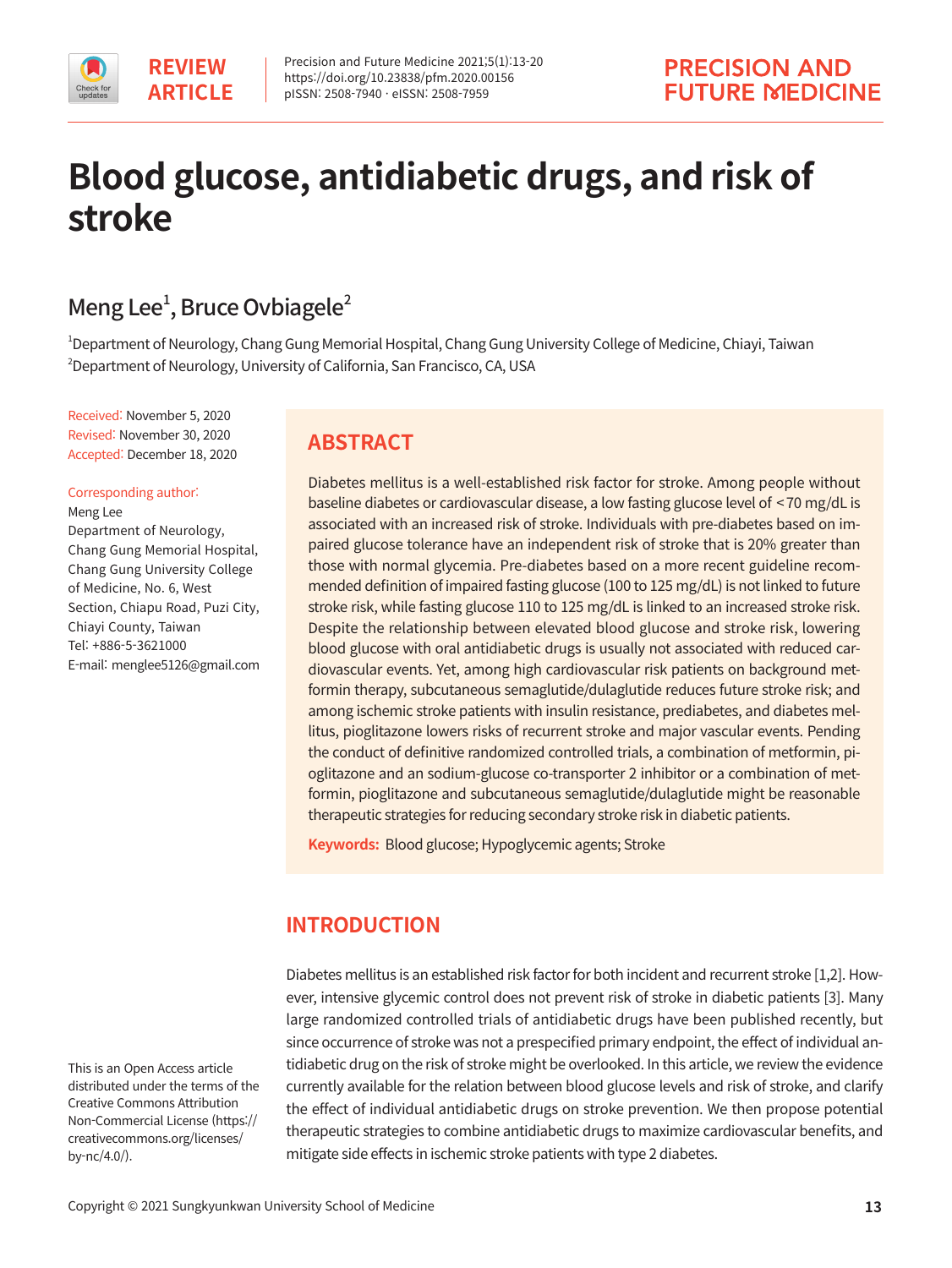Blood glucose, antidiabetic drugs, and stroke risk

# **BLOOD GLUCOSE AND RISK OF STROKE**

### Diabetes mellitus and risk of stroke

A meta-analyses including data for over 530,000 people from 102 prospective studies suggested that comparing people with diabetes versus those without, future risks were higher for ischemic stroke (hazard ratio [HR], 2.27; 95% confidence interval [CI], 1.95 to 2.65), hemorrhagic stroke (HR, 1.56; 95% CI, 1.19 to 2.05), and unclassified stroke (HR, 1.84; 95% CI, 1.59 to 2.13) after adjustment for age, sex, smoking status, body mass index, and systolic blood pressure [4]. For people with diabetes mellitus, future risks for ischemic stroke were especially higher in women, in people with a higher body mass index, and in people aged between 40 and 59 years [4].

#### Prediabetes and risk of stroke

The growing obesity epidemic in the United States of America has been linked with a surge in rates of prediabetes [5]. People with prediabetes harbor the same vascular risk factors (hypertension, dyslipidemia, obesity, physical inactivity, insulin resistance, and inflammation) that place people with diabetes mellitus at a high risk of major cardiovascular events [6]. In eight studies with information about fasting glucose 100 to 125 mg/dL, the pooled estimate did not show increased risk of stroke after adjustment for established cardiovascular risk factors (relative risk [RR], 1.08; 95% CI, 0.94 to 1.23) [7]. In five studies with information about fasting glucose 110 to 125 mg/dL, the pooled estimate showed an increased risk of stroke after adjustment for established cardiovascular risk factors (RR, 1.21; 95% CI, 1.02 to 1.44) [7]. In eight studies with information about impaired glucose tolerance or combination of impaired fasting glucose and impaired glucose tolerance, the pooled estimate showed an increased risk of stroke after adjustment for established cardiovascular risk factors (RR, 1.26; 95% CI, 1.10 to 1.43) [7]. In three studies that provided information on participants with fasting glucose of 100 to 109 mg/dL, the pooled estimate did not show an increased risk of stroke (RR, 0.94; 95% CI, 0.73 to 1.20) [7].

#### Low fasting glucose and risk of stroke

Since glucose is a necessary body nutrient, and blood glucose concentration is regulated by various hormones within a narrow range in the body [8], it is conceivable that fasting blood glucose lower than a certain threshold may be associated with harmful effects among people without baseline diabetes mellitus and cardiovascular disease. A meta-analysis



Fig. 1. The relationship between fasting blood glucose levels and stroke risk. Adapted from Emerging Risk Factors Collaboration et al. [4], Lee et al. [7], and Liao et al. [9].

found that in studies using fasting glucose < 85 mg/dL as cutoff, the pooled estimate did not show an increased risk of total stroke (HR, 0.90; 95% CI, 0.64 to 1.28), ischemic stroke (HR, 1.03; 95% CI, 0.94 to 1.12), or hemorrhagic stroke (HR, 0.98; 95% CI, 0.88 to 1.09) [9]. However, approximately 5% of people without diabetes and cardiovascular disease at baseline have fasting blood glucose levels < 70 mg/dL and these individuals harbor greater hazards of future total stroke (HR, 1.08; 95% CI, 1.02 to 1.13) and ischemic stroke (HR, 1.06; 95% CI, 1.01 to 1.10), as compared to individuals with a normal blood glucose level [9].

The relationship between fasting blood glucose levels and stroke risk is presented in the Fig. 1.

# **ANTIDIABETIC DRUGS FOR STROKE PREVENTION**

## Metformin for stroke prevention

In the UK Prospective Diabetes Study (UKPDS), a secondary analysis compared the 342 patients allocated metformin with 951 patients allocated intensive blood-glucose control with chlorpropamide, glibenclamide, or insulin and found metformin showed a greater effect than chlorpropamide, glibenclamide, or insulin for reducing stroke risk (RR, 0.59 vs. 1.14, P= 0.03) among diabetic patients who were overweight [10]. However, a 10-year follow-up of UKPDS did not show a significant risk reduction for stroke in people assigned to metformin group [11]. Also, all of the metformin-treated subjects were overweight or obese, and the number receiving this treatment (n= 342) would be considered relatively small for a cardiovascular outcomes study by today's standards. Fi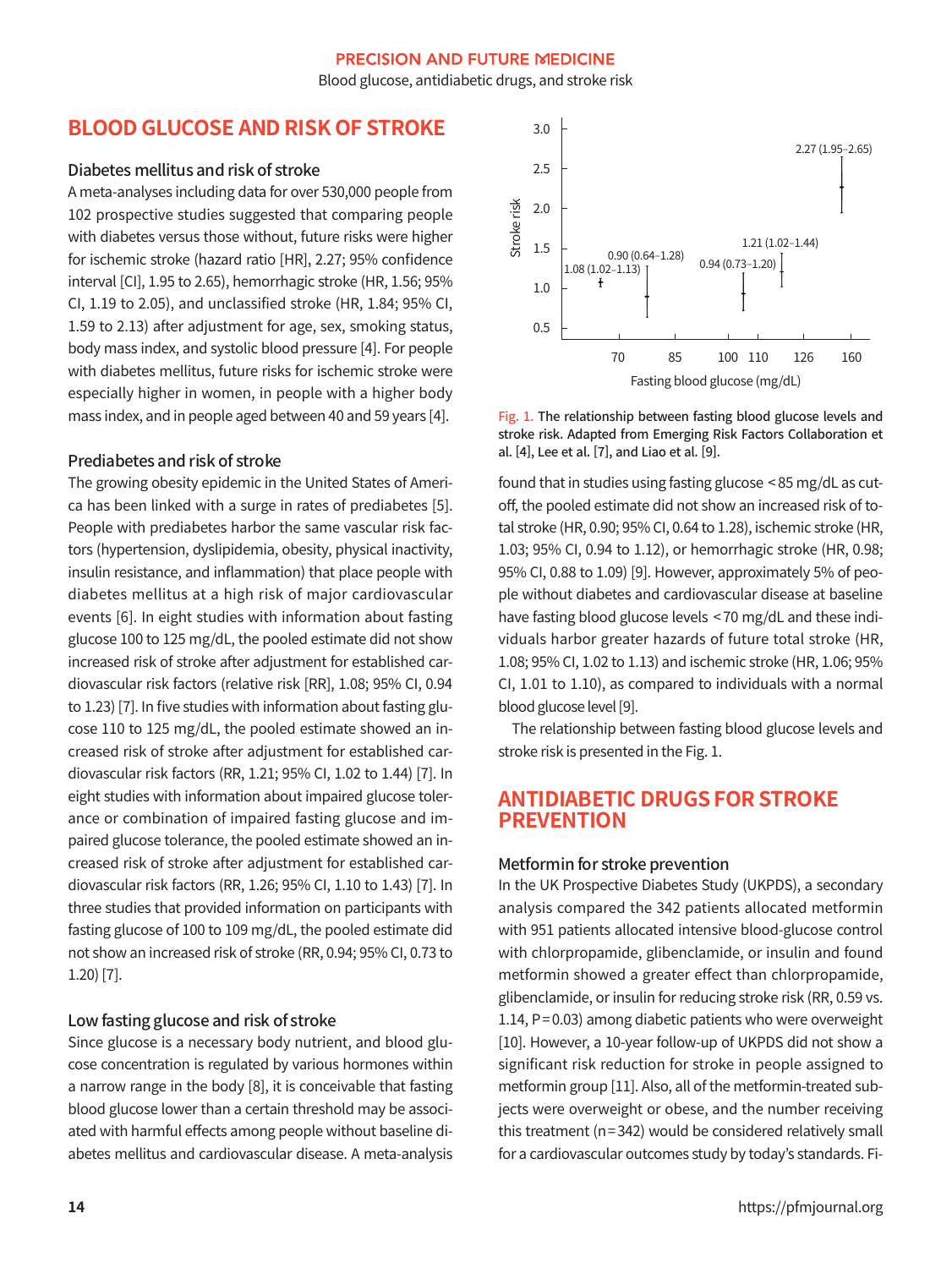Meng Lee, et al.

nally, a Cochrane review suggested no clear evidence about whether metformin monotherapy compared with behavior change, no intervention, or other glucose-lowering drugs influences patient-important outcomes, including nonfatal stroke [12].

### Sulfonylureas for stroke prevention

In the Action in Diabetes and Vascular Disease: Preterax and Diamicron Modified Release Controlled Evaluation (AD-VANCE) trial, gliclazide use compared with placebo had no effect on non-fatal stroke [13]. A Cochrane review suggested inconclusive evidence about whether metformin plus sulfonylurea compared with metformin plus another glucose-lowering intervention showed benefit or harm for most patientimportant outcomes, including nonfatal stroke [14]. On the other hand, in a Bayesian meta-analysis of both randomized controlled trials and cohort studies, the risk of stroke was significantly higher in sulfonylurea users than users taking other anti-diabetic agents [15].

## Glinides for stroke prevention

The Nateglinide and Valsartan in Impaired Glucose Tolerance Outcomes Research (NAVIGATOR) trial showed that among people with prediabetes, one or more cardiovascular risk factors, or known cardiovascular disease, nateglinide compared with placebo neither decreased or increased the risk of nonfatal or fatal stroke (HR, 0.89; 95% CI, 0.69 to 1.15) [16].

## Pioglitazone for stroke prevention

In a subgroup analysis of diabetic patients with prior stroke in the PROspective pioglitAzone Clinical Trial In macroVascular Events (PROactive), pioglitazone compared with placebo was associated with a lower risk of fatal or nonfatal stroke (HR, 0.53; 95% CI, 0.34 to 0.85) [17]. In the Insulin Resistance Intervention after Stroke (IRIS) trial involving patients without diabetes but with insulin resistance along with a recent history of ischemic stroke or transient ischemic attack, pioglitazone compared with placebo reduced the risk of stroke or myocardial infarction (HR, 0.76; 95% CI, 0.62 to 0.93) [18]. A meta-analysis including three randomized controlled trials with 4,980 participants suggested that pioglitazone use in stroke patients with insulin resistance, prediabetes, and diabetes mellitus was associated with lower risks of recurrent stroke (HR, 0.68; 95% CI, 0.50 to 0.92) and future major cardiovascular events (HR, 0.75; 95% CI, 0.64 to 0.87) [19].

Dipeptidyl peptidase-4 inhibitors for stroke prevention The Trial Evaluating Cardiovascular Outcomes with Sitagliptin (TECOS) study showed that among patients with type 2 diabetes and established cardiovascular disease, adding sitagliptin to usual care did not decrease or increase the risk of stroke (HR, 0.97; 95% CI, 0.79 to 1.19) [20]. The Saxagliptin Assessment of Vascular Outcomes Recorded in Patients with Diabetes Mellitus (SAVOR)–Thrombolysis in Myocardial Infarction (TIMI) 53 trial showed that among patients with type 2 diabetes who had a history, or at risk for, cardiovascular disease, adding saxagliptin did not decrease or increase the risk of ischemic stroke (HR, 1.11; 95% CI, 0.88 to 1.39) [21]. The Cardiovascular and Renal Microvascular Outcome Study With Linagliptin (CARMELINA) trial showed that among adults with type 2 diabetes and high cardiovascular and renal risk, linagliptin compared with placebo did not decrease or increase the risk of nonfatal or fatal stroke (HR, 0.91; 95% CI, 0.67 to 1.23) [22]. A meta-analysis of 36 randomized trials suggested there was no significant difference in stroke risk (RR, 1.02; 95% CI, 0.88 to 1.17) with the use of dipeptidyl peptidase-4 inhibitors, compared with placebo [23].

## Sodium-glucose co-transporter 2 inhibitors for stroke prevention

The Empagliflozin Cardiovascular Outcome Event Trial in Type 2 diabetes Mellitus Patients (EMPA-REG OUTCOME) trial showed that among type 2 diabetic patients at high risk for cardiovascular events, empagliflozin compared with placebo did not significantly decrease or increase the risk of nonfatal or fatal stroke (HR, 1.18; 95% CI, 0.89 to 1.56) [24]. The numeric difference in stroke between empagliflozin and placebo in the modified intent-to-treat analysis was primarily due to 18 patients in the empagliflozin group (vs. 3 on placebo) with a first event > 90 days after last taking of study drug. In a sensitivity analysis based on events during treatment or  $\leq$ 90 days after last dose of drug, the HR for stroke with empagliflozin versus placebo was 1.08 (95% CI, 0.81 to 1.45) [25]. The Canagliflozin Cardiovascular Assessment Study (CAN-VAS) Program showed that among patients with type 2 diabetes and an elevated risk of cardiovascular disease, canagliflozin compared with placebo did not decrease or increase the risk of fatal or nonfatal stroke (HR, 0.87; 95% CI, 0.69 to 1.09) [26]. The Dapagliflozin Effect on Cardiovascular Events– Thrombolysis in Myocardial Infarction 58 (DECLARE–TIMI 58) trial showed that among patients with type 2 diabetes who had or were at risk for atherosclerotic cardiovascular disease, dapagliflozin did not decrease or increase the risk of stroke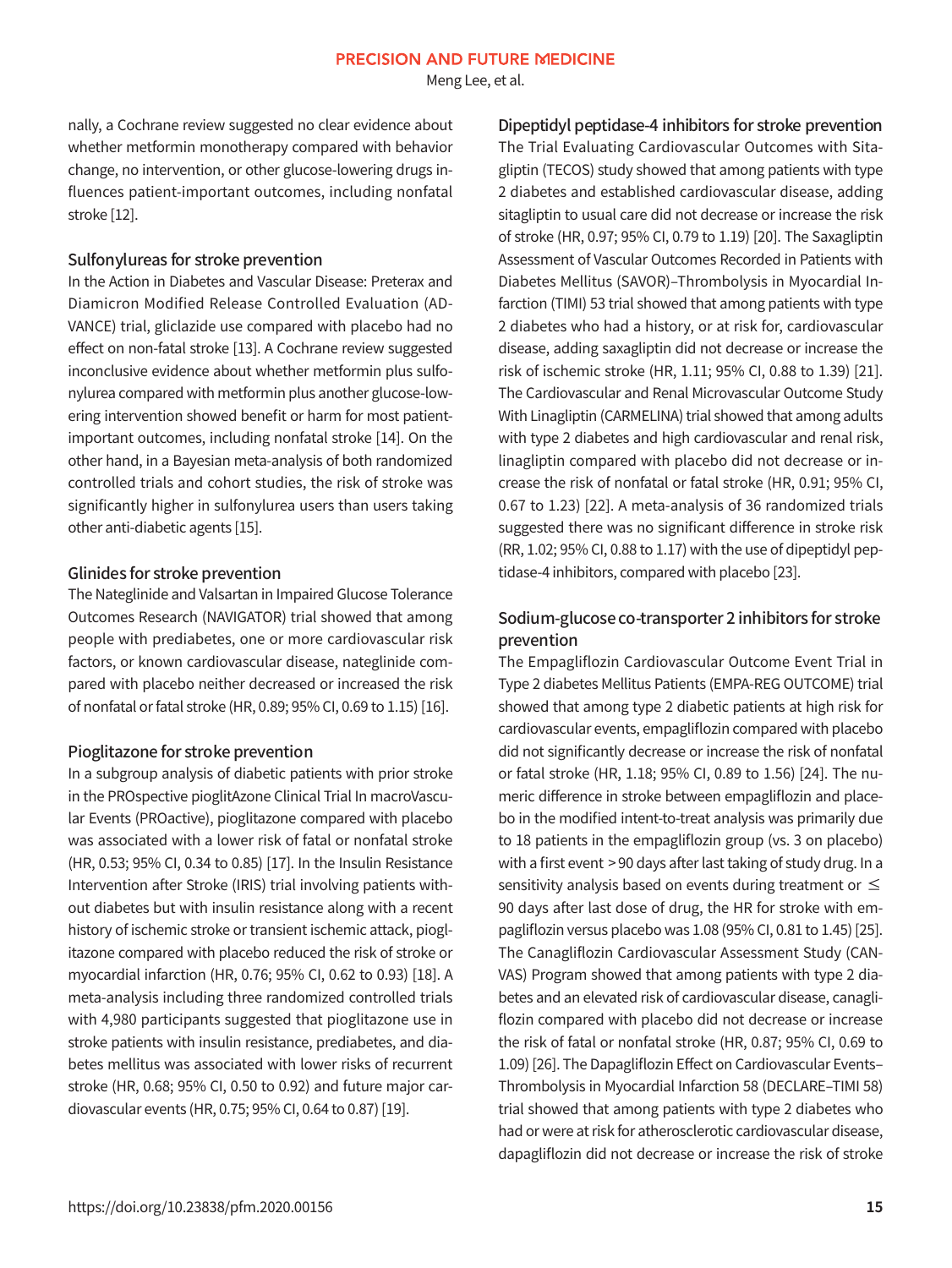Blood glucose, antidiabetic drugs, and stroke risk

(HR, 1.01; 95% CI, 0.84 to 1.21) [27]. A meta-analysis of these 3 large randomized controlled trials suggested sodium-glucose co-transporter 2 (SGLT-2) inhibitors compared with placebo had no effect on stroke (HR, 0.97; 95% CI, 0.86 to 1.10) [28].

## Glucagon-like peptide-1 receptor agonists for stroke prevention

The Liraglutide Effect and Action in Diabetes: Evaluation of Cardiovascular Outcome Results (LEADER) trial showed that among patients with type 2 diabetes and high cardiovascular risk, use of liraglutide compared with placebo did not significantly reduce the risk of stroke (HR, 0.86; 95% CI, 0.71 to 1.06) [29]. The preapproval Trial to Evaluate Cardiovascular and Other Long-term Outcomes with Semaglutide in Subjects with Type 2 Diabetes (SUSTAIN-6) showed that among type 2 diabetic patients at high risk for cardiovascular events, subcutaneous semaglutide once weekly, compared with placebo, reduced the rate of nonfatal stroke (HR, 0.61; 95% CI, 0.38 to 0.99) [30]. The Researching Cardiovascular Events with a Weekly Incretin in Diabetes (REWIND) trial showed that among type 2 diabetes with either previous cardiovascular disease or cardiovascular risk factors, subcutaneous dulaglutide once weekly, compared with placebo, reduced the rate of ischemic stroke (HR, 0.75; 95% CI, 0.59 to 0.94) and similar effects for dulaglutide on stroke were observed in people with or without a history of stroke or transient ischemic attack [31]. The Exenatide Study of Cardiovascular Event Lowering (EXSCEL) trial showed that among type 2 diabetic patients with or without previous cardiovascular disease, subcutaneous injections of once-weekly exenatide compared with placebo did not significantly reduce the risk of nonfatal stroke (HR, 0.85; 95% CI, 0.70 to 1.03) [32]. The Peptide Innovation for Early Diabetes Treatment (PIONEER) 6 trial showed that among diabetic patients at high cardiovascular risk, once-daily oral semaglutide compared with placebo did not significantly reduce the risk of nonfatal stroke (HR, 0.74; 95% CI, 0.35 to 1.57) [33]. A network meta-analysis evaluating all antidiabetic drugs suggested the risks of stroke were lower with use of subcutaneous semaglutide and dulaglutide in patients at increased cardiovascular risk who received metformin-based background treatment [34].

## Acarbose for stroke prevention

The Acarbose Cardiovascular Evaluation (ACE) trial showed that among Chinese patients with coronary heart disease and impaired glucose tolerance, use of acarbose compared with placebo did not reduce the risk of fatal or nonfatal stroke (HR, 0.97; 95% CI, 0.70 to 1.33) [35]. In a Taiwan nationwide cohort study, acarbose was associated with a borderline higher risk of ischemic stroke (HR, 1.05; 95% CI, 1.00 to 1.10) than metformin and therefore did not support the notion that acarbose should be a first-line antidiabetic agent [36].

## Insulin for stroke prevention

In the Outcome Reduction with an Initial Glargine Intervention (ORIGIN) trial, which involved people 50 years of age or older with impaired fasting glucose, impaired glucose tolerance, or early type 2 diabetes in addition to other cardiovascular risk factors, insulin glargine compared with standard care did not decrease or increase the risk of total stroke (HR, 1.03; 95% CI, 0.89 to 1.21) [37].

Antidiabetic drugs that may reduce future stroke risk are presented in the Table 1.

# **COMBINATION OF ANTIDIABETIC DRUGS FOR SECONDARY STROKE PREVENTION**

Since pioglitazone use might be associated with reduced recurrent stroke risk in ischemic stroke patients with insulin resistance, prediabetes, and diabetes mellitus [19], the Taiwan Society of Cardiology and the Diabetes Association of Republic of China (Taiwan) recommend metformin plus pioglitazone for dual therapy in diabetic patients with a history of

| Table 1. Antidiabetic drugs that may reduce future stroke risk |
|----------------------------------------------------------------|
|----------------------------------------------------------------|

| Variable     | Population                                                                                    | Route of drug administration       | <b>Hazard ratio of stroke</b><br>(active vs. placebo) |
|--------------|-----------------------------------------------------------------------------------------------|------------------------------------|-------------------------------------------------------|
| Pioglitazone | Stroke patients with insulin resistance, prediabetes, or type 2<br>diabetes                   | Oral once daily                    | $0.68(0.50 - 0.92)$                                   |
| Semaglutide  | Type 2 diabetic patients at high risk for cardiovascular events                               | Subcutaneous injection once weekly | $0.61(0.38 - 0.99)$                                   |
| Dulaglutide  | Type 2 diabetes with either previous cardiovascular disease or<br>cardiovascular risk factors | Subcutaneous injection once weekly | $0.75(0.59 - 0.94)$                                   |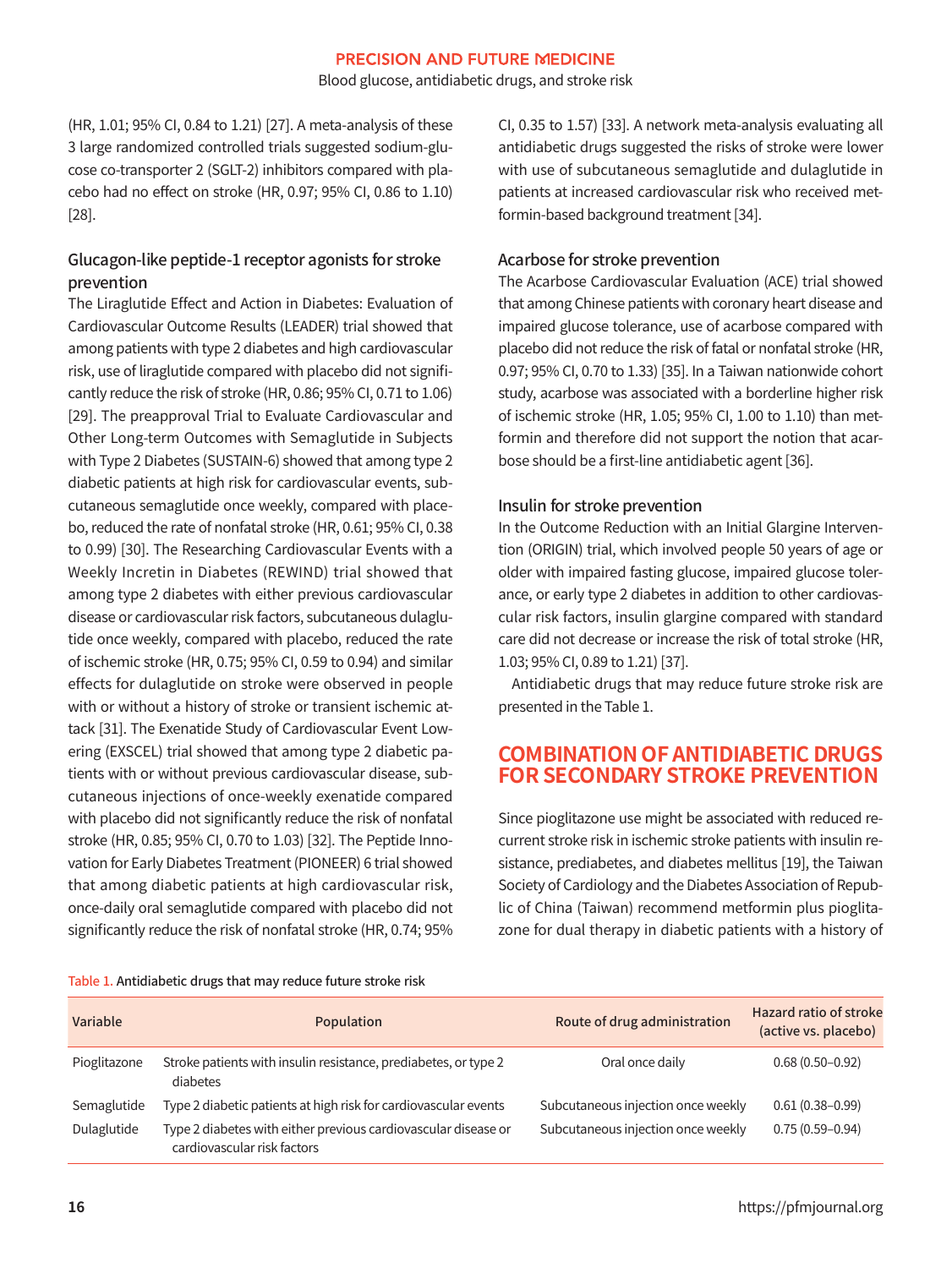Meng Lee, et al.

ischemic stroke [38]. However, a meta-analysis of randomized controlled trials shows that the risks of heart failure, edema and weight gain are higher in patents taking pioglitazone [39]. As shown in a randomized controlled trial, the potential risk of heart failure can be mitigated, even eliminated, by excluding patients with a history of heart failure and using safety algorithms that trigger dose reduction of pioglitazone for excessive weight gain or edema [18]. Still, mild weight gain or edema seems inevitable once pioglitazone is used [18]. It would be helpful if adding another antidiabetic drug to metformin and pioglitazone could mitigate the side effects of pioglitazone and/or potentially maximize cardiovascular protection, without an increase in the risk of hypoglycemia.

## Metformin+ pioglitazone+ SGLT-2 inhibitor

A meta-analysis of four randomized controlled trials suggested that compared to pioglitazone alone, an SGLT-2 inhibitor plus pioglitazone improved glycemic control, reduced body weight and lowered blood pressure, without an increased risk of hypoglycemia [40]. Furthermore, SGLT-2 inhibitor use can reduce incident risks of heart failure, cardiovascular death, end stage renal disease, albuminuria, and atrial fibrillation [24,26,27,41-44]. Although SGLT-2 inhibitor use is not associated with reduced risk of stroke, its potential to mitigate the side effects of pioglitazone and its cardio-renal protective effect make it an optimal antidiabetic drug to be added to metformin and pioglitazone in ischemic stroke patients with type 2 diabetes.

## Metformin+ pioglitazone+ subcutaneous dulaglutide or semaglutide

The Assessment of Weekly AdministRation of LY2189265 (du-

laglutide) in Diabetes-1 (AWARD-1) trial showed that among patients treated with metformin and pioglitazone, onceweekly subcutaneously injection of dulaglutide compared with placebo resulted in significantly larger improvements in glycosylated hemoglobin (HbA1c), and percentages of patients achieving target HbA1c goals, as well as significant weight reduction, and no dulaglutide-treated patients reported severe hypoglycemia [45]. Since use of subcutaneous dulaglutide or semaglutide is associated with reduced risk of stroke and major cardiovascular events [30,31,46], and adding subcutaneous dulaglutide or semaglutide to metformin and pioglitazone mitigates the side effects of pioglitazone, improves blood glucose control, but is less likely to increase risk of hypoglycemia, such a combination could be a reasonable therapeutic regimen to be used in ischemic stroke patients with type 2 diabetes.

Suggested strategy for combination of antidiabetic drugs in ischemic stroke patients with type 2 diabetes is presented in Table 2.

# **CONCLUSION**

The risk of stroke is increased among people with diabetes, people without diabetes but with impaired glucose tolerance, people with fasting glucose between 110 and 125 mg/ dL, and those with fasting glucose < 70 mg/dL. Among stroke patients with insulin resistance, prediabetes, or diabetes mellitus, pioglitazone use might be associated with a reduced risk of recurrent stroke and major cardiovascular events. Among diabetic patients with increased cardiovascular risk, once-weekly subcutaneous injection of semaglutide or dulaglutide reduces future stroke risk. The combination of

Table 2. Suggested strategy for combination of antidiabetic drugs in ischemic stroke patients with type 2 diabetes

|           | Metformin + pioglitazone + SGLT-2 inhibitor                                                                                                                      | Metformin + pioglitazone + subcutaneous dulaglutide or<br>semaglutide                                                                                                                                     |
|-----------|------------------------------------------------------------------------------------------------------------------------------------------------------------------|-----------------------------------------------------------------------------------------------------------------------------------------------------------------------------------------------------------|
| Advantage | 1. High potency of blood glucose lowering                                                                                                                        | 1. High potency of blood glucose lowering                                                                                                                                                                 |
|           | 2. Low risk of hypoglycemia                                                                                                                                      | 2. Low risk of hypoglycemia                                                                                                                                                                               |
|           | 3. Mitigate side effects (e.g., weight gain) of pioglitazone                                                                                                     | 3. Mitigate side effects (e.g., weight gain) of pioglitazone                                                                                                                                              |
|           | 4. Antiatherosclerotic effects (e.g., reduce stroke and major<br>cardiovascular events) and insulin resistance reduction<br>through pioglitazone use             | 4. Antiatherosclerotic effects (e.g., reduce stroke and major<br>cardiovascular events) and insulin resistance reduction<br>through pioglitazone use                                                      |
|           | 5. Cardio-renal protective effects (e.g., reduce heart failure,<br>cardiovascular death, atrial fibrillation, ESRD, albuminuria)<br>through SGLT-2 inhibitor use | 5. Antiatherosclerotic effects (e.g., reduce stroke and major<br>cardiovascular events) and renal protective effects (e.g., re-<br>duce albuminuria) through subcutaneous dulaglutide/<br>semaglutide use |

SGLT-2, sodium-glucose co-transporter 2; ESRD, end stage renal disease.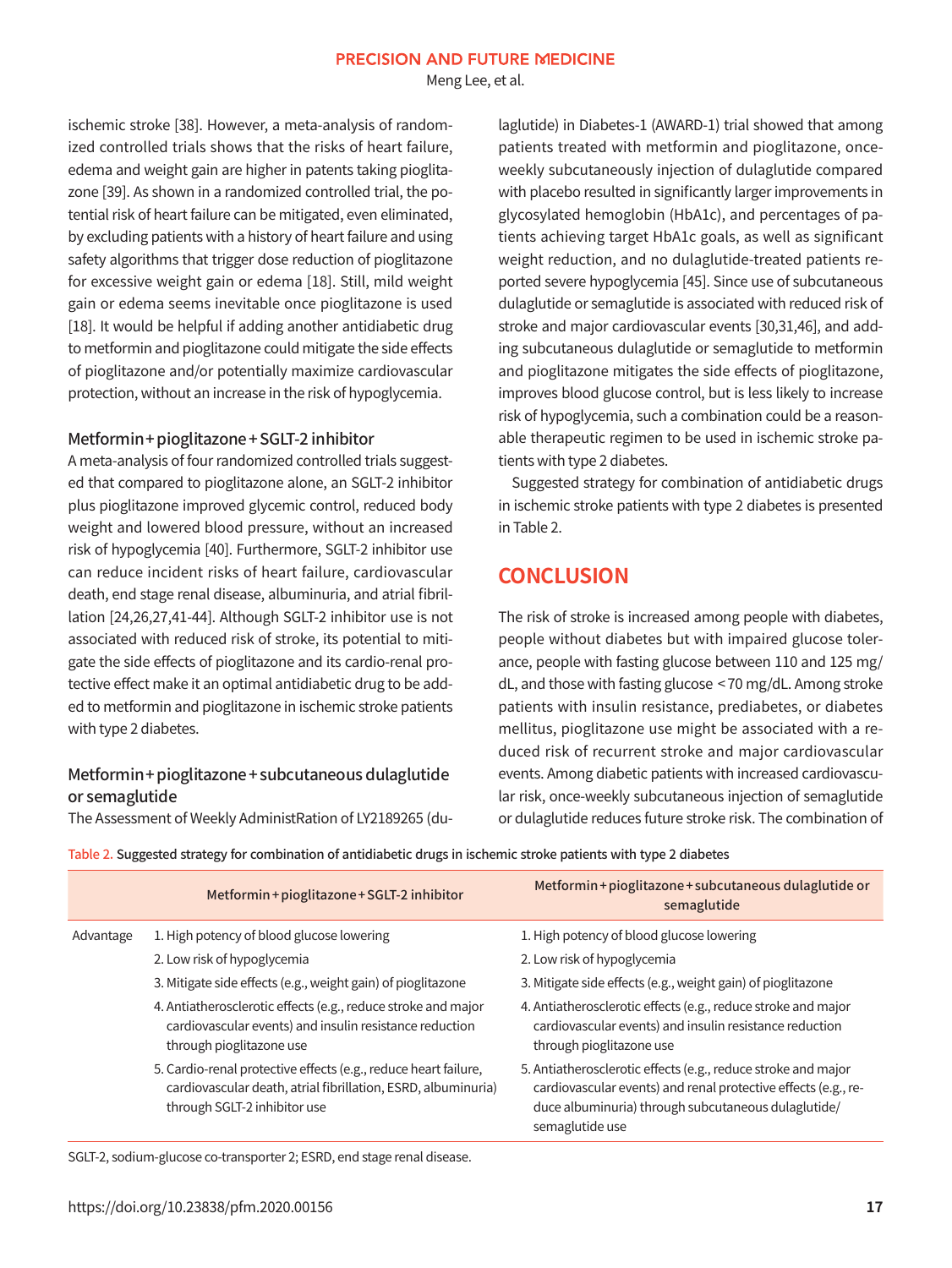Blood glucose, antidiabetic drugs, and stroke risk

metformin, pioglitazone and SGLT-2 inhibitor or combination of metformin, pioglitazone and subcutaneous semaglutide/ dulaglutide could be considered as reasonable therapeutic strategies for optimally effective and safe secondary stroke prevention in ischemic patients with type 2 diabetes, pending robust evidence from randomized controlled trials.

# **CONFLICTS OF INTEREST**

No potential conflict of interest relevant to this article was reported.

# **ACKNOWLEDGMENTS**

This work was supported by Ministry of Science and Technology, Taiwan, grant number: MOST 108-2314-B-182-017 and MOST 109-2314-B-182-033 and Chang Gung Memorial Hospital, Taiwan, grant number: CMRPG6H0441. The sponsors played no role in the study design, data collection and analysis, or decision to submit the article for publication.

# **ORCID**

Meng Lee https://orcid.org/0000-0002-7491-0571 Bruce Ovbiagele https://orcid.org/0000-0003-3527-8857

# **AUTHOR CONTRIBUTIONS**

Conception or design: ML, BO. Acquisition, analysis, or interpretation of data: ML, BO. Drafting the work or revising: ML, BO. Final approval of the manuscript: ML, BO.

# **REFERENCES**

- 1. Spencer EA, Pirie KL, Stevens RJ, Beral V, Brown A, Liu B, et al. Diabetes and modifiable risk factors for cardiovascular disease: the prospective Million Women Study. Eur J Epidemiol 2008;23:793-9.
- 2. Callahan A, Amarenco P, Goldstein LB, Sillesen H, Messig M, Samsa GP, et al. Risk of stroke and cardiovascular events after ischemic stroke or transient ischemic attack in patients with type 2 diabetes or metabolic syndrome: secondary analysis of the Stroke Prevention by Aggressive Reduction in Cholesterol Levels (SPARCL) trial. Arch Neurol 2011;68:1245-51.
- 3. Ray KK, Seshasai SR, Wijesuriya S, Sivakumaran R, Neth-

ercott S, Preiss D, et al. Effect of intensive control of glucose on cardiovascular outcomes and death in patients with diabetes mellitus: a meta-analysis of randomised controlled trials. Lancet 2009;373:1765-72.

- 4. Emerging Risk Factors Collaboration, Sarwar N, Gao P, Seshasai SR, Gobin R, Kaptoge S, et al. Diabetes mellitus, fasting blood glucose concentration, and risk of vascular disease: a collaborative meta-analysis of 102 prospective studies. Lancet 2010;375:2215-22.
- 5. Garber AJ, Handelsman Y, Einhorn D, Bergman DA, Bloomgarden ZT, Fonseca V, et al. Diagnosis and management of prediabetes in the continuum of hyperglycemia: when do the risks of diabetes begin? A consensus statement from the American College of Endocrinology and the American Association of Clinical Endocrinologists. Endocr Pract 2008;14:933-46.
- 6. DeFronzo RA, Abdul-Ghani M. Assessment and treatment of cardiovascular risk in prediabetes: impaired glucose tolerance and impaired fasting glucose. Am J Cardiol 2011;108(3 Suppl):3B-24B.
- 7. Lee M, Saver JL, Hong KS, Song S, Chang KH, Ovbiagele B. Effect of pre-diabetes on future risk of stroke: meta-analysis. BMJ 2012;344:e3564.
- 8. Shrayyef MZ, Gerich JE. Normal glucose homeostasis. In: Poretsky L, editor. Principle of diabetes mellitus. 2nd ed. New York (NY): Springer; 2010. p. 19-35.
- 9. Liao HW, Saver J, Yeh HC, Chen CS, Wu YL, Lee M, et al. Low fasting glucose and future risks of major adverse outcomes in people without baseline diabetes or cardiovascular disease: a systematic review and meta-analysis. BMJ Open 2019;9:e026010.
- 10. UK Prospective Diabetes Study (UKPDS) Group. Effect of intensive blood-glucose control with metformin on complications in overweight patients with type 2 diabetes (UKPDS 34). Lancet 1998;352:854-65.
- 11. Holman RR, Paul SK, Bethel MA, Matthews DR, Neil HA. 10-Year follow-up of intensive glucose control in type 2 diabetes. N Engl J Med 2008;359:1577-89.
- 12. Gnesin F, Thuesen AC, Kahler LK, Madsbad S, Hemmingsen B. Metformin monotherapy for adults with type 2 diabetes mellitus. Cochrane Database Syst Rev 2020;6:CD012906.
- 13. ADVANCE Collaborative Group, Patel A, MacMahon S, Chalmers J, Neal B, Billot L, et al. Intensive blood glucose control and vascular outcomes in patients with type 2 diabetes. N Engl J Med 2008;358:2560-72.
- 14. Madsen KS, Kahler P, Kahler LK, Madsbad S, Gnesin F, Metzendorf MI, et al. Metformin and second- or third-gen-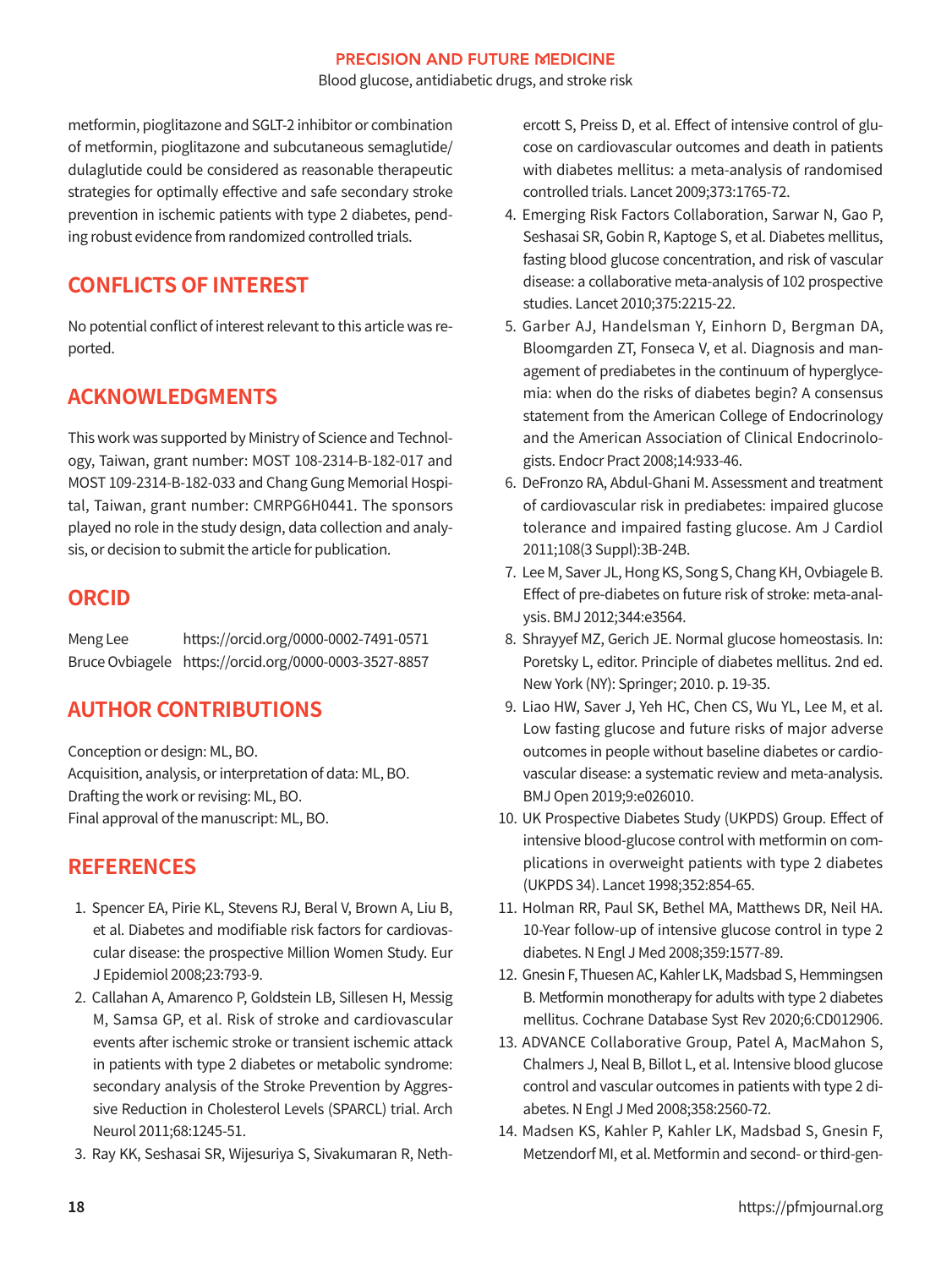Meng Lee, et al.

eration sulphonylurea combination therapy for adults with type 2 diabetes mellitus. Cochrane Database Syst Rev 2019;4:CD012368.

- 15. Bain S, Druyts E, Balijepalli C, Baxter CA, Currie CJ, Das R, et al. Cardiovascular events and all-cause mortality associated with sulphonylureas compared with other antihyperglycaemic drugs: a Bayesian meta-analysis of survival data. Diabetes Obes Metab 2017;19:329-35.
- 16. NAVIGATOR Study Group, Holman RR, Haffner SM, Mc-Murray JJ, Bethel MA, Holzhauer B, et al. Effect of nateglinide on the incidence of diabetes and cardiovascular events. N Engl J Med 2010;362:1463-76.
- 17. Wilcox R, Bousser MG, Betteridge DJ, Schernthaner G, Pirags V, Kupfer S, et al. Effects of pioglitazone in patients with type 2 diabetes with or without previous stroke: results from PROactive (PROspective pioglitAzone Clinical Trial In macroVascular Events 04). Stroke 2007;38:865-73.
- 18. Kernan WN, Viscoli CM, Furie KL, Young LH, Inzucchi SE, Gorman M, et al. Pioglitazone after ischemic stroke or transient ischemic attack. N Engl J Med 2016;374:1321- 31.
- 19. Lee M, Saver JL, Liao HW, Lin CH, Ovbiagele B. Pioglitazone for secondary stroke prevention: a systematic review and meta-analysis. Stroke 2017;48:388-93.
- 20. Green JB, Bethel MA, Armstrong PW, Buse JB, Engel SS, Garg J, et al. Effect of sitagliptin on cardiovascular outcomes in type 2 diabetes. N Engl J Med 2015;373:232-42.
- 21. Scirica BM, Bhatt DL, Braunwald E, Steg PG, Davidson J, Hirshberg B, et al. Saxagliptin and cardiovascular outcomes in patients with type 2 diabetes mellitus. N Engl J Med 2013;369:1317-26.
- 22. Rosenstock J, Perkovic V, Johansen OE, Cooper ME, Kahn SE, Marx N, et al. Effect of linagliptin vs placebo on major cardiovascular events in adults with type 2 diabetes and high cardiovascular and renal risk: the CARMELINA randomized clinical trial. JAMA 2019;321:69-79.
- 23. Rehman MB, Tudrej BV, Soustre J, Buisson M, Archambault P, Pouchain D, et al. Efficacy and safety of DPP-4 inhibitors in patients with type 2 diabetes: meta-analysis of placebo-controlled randomized clinical trials. Diabetes Metab 2017;43:48-58.
- 24. Zinman B, Wanner C, Lachin JM, Fitchett D, Bluhmki E, Hantel S, et al. Empagliflozin, cardiovascular outcomes, and mortality in type 2 diabetes. N Engl J Med 2015;373: 2117-28.
- 25. Zinman B, Inzucchi SE, Lachin JM, Wanner C, Fitchett D, Kohler S, et al. Empagliflozin and cerebrovascular events

in patients with type 2 diabetes mellitus at high cardiovascular risk. Stroke 2017;48:1218-25.

- 26. Neal B, Perkovic V, Mahaffey KW, de Zeeuw D, Fulcher G, Erondu N, et al. Canagliflozin and cardiovascular and renal events in type 2 diabetes. N Engl J Med 2017;377:644- 57.
- 27. Wiviott SD, Raz I, Bonaca MP, Mosenzon O, Kato ET, Cahn A, et al. Dapagliflozin and cardiovascular outcomes in type 2 diabetes. N Engl J Med 2019;380:347-57.
- 28. Zelniker TA, Wiviott SD, Raz I, Im K, Goodrich EL, Bonaca MP, et al. SGLT2 inhibitors for primary and secondary prevention of cardiovascular and renal outcomes in type 2 diabetes: a systematic review and meta-analysis of cardiovascular outcome trials. Lancet 2019;393:31-9.
- 29. Marso SP, Daniels GH, Brown-Frandsen K, Kristensen P, Mann JF, Nauck MA, et al. Liraglutide and cardiovascular outcomes in type 2 diabetes. N Engl J Med 2016;375:311- 22.
- 30. Marso SP, Bain SC, Consoli A, Eliaschewitz FG, Jodar E, Leiter LA, et al. Semaglutide and cardiovascular outcomes in patients with type 2 diabetes. N Engl J Med 2016;375: 1834-44.
- 31. Gerstein HC, Hart R, Colhoun HM, Diaz R, Lakshmanan M, Botros FT, et al. The effect of dulaglutide on stroke: an exploratory analysis of the REWIND trial. Lancet Diabetes Endocrinol 2020;8:106-14.
- 32. Holman RR, Bethel MA, Mentz RJ, Thompson VP, Lokhnygina Y, Buse JB, et al. Effects of once-weekly exenatide on cardiovascular outcomes in type 2 diabetes. N Engl J Med 2017;377:1228-39.
- 33. Husain M, Birkenfeld AL, Donsmark M, Dungan K, Eliaschewitz FG, Franco DR, et al. Oral semaglutide and cardiovascular outcomes in patients with type 2 diabetes. N Engl J Med 2019;381:841-51.
- 34. Tsapas A, Avgerinos I, Karagiannis T, Malandris K, Manolopoulos A, Andreadis P, et al. Comparative effectiveness of glucose-lowering drugs for type 2 diabetes: a systematic review and network meta-analysis. Ann Intern Med 2020;173:278-86.
- 35. Holman RR, Coleman RL, Chan JC, Chiasson JL, Feng H, Ge J, et al. Effects of acarbose on cardiovascular and diabetes outcomes in patients with coronary heart disease and impaired glucose tolerance (ACE): a randomised, double-blind, placebo-controlled trial. Lancet Diabetes Endocrinol 2017;5:877-86.
- 36. Chang CH, Chang YC, Lin JW, Chen ST, Chuang LM, Lai MS. Cardiovascular risk associated with acarbose versus